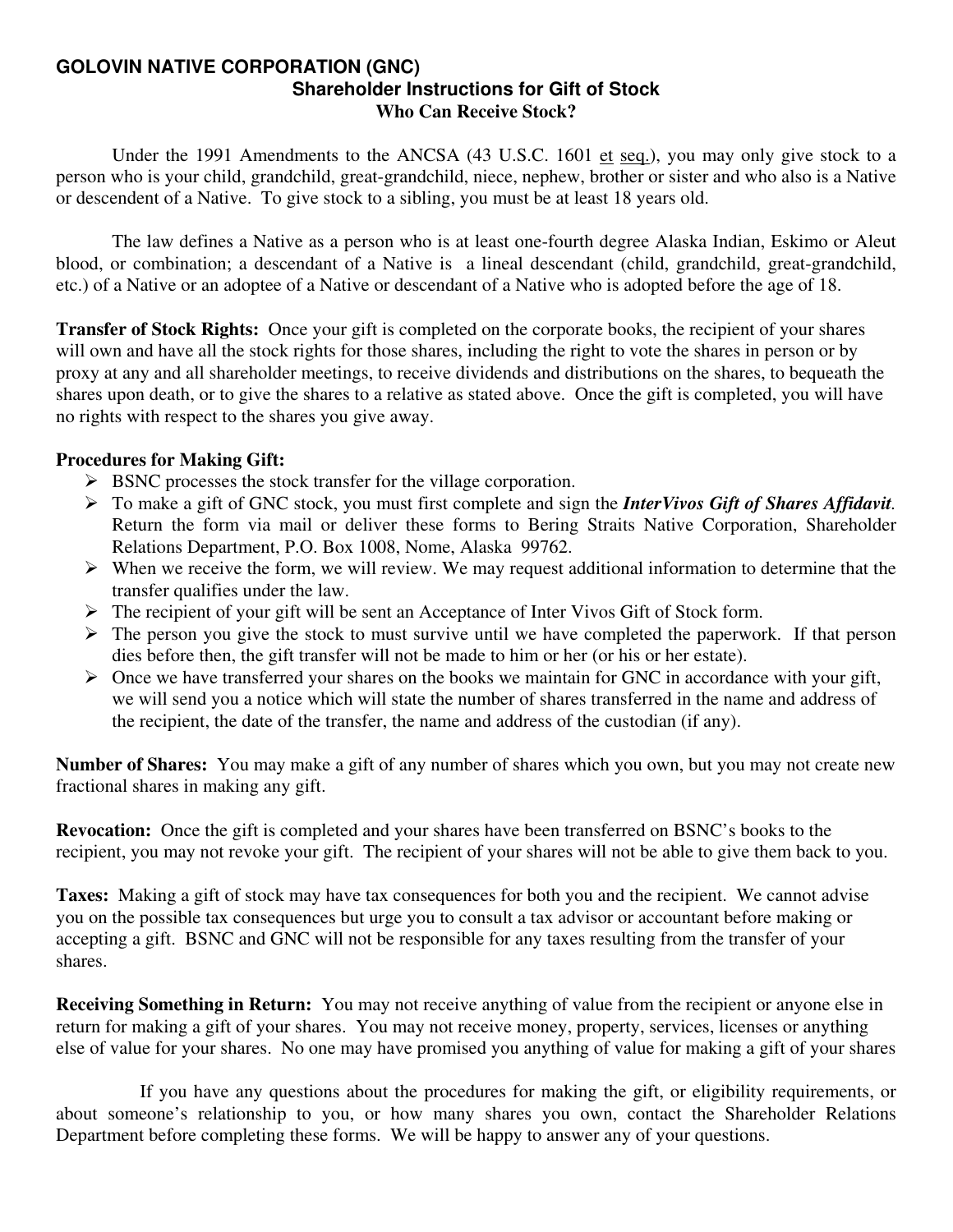# **GOLOVIN NATIVE CORPORATION (GNC)**

# **Inter Vivos Gift of Shares Affidavit**

I, \_\_\_\_\_\_\_\_\_\_\_\_\_\_\_\_\_\_\_\_\_\_, being first duly sworn, depose and say:

| Full Name:                       |                         | <b>Enrollment Number:</b> |        |
|----------------------------------|-------------------------|---------------------------|--------|
| Date of Birth:                   | Social Security Number: |                           |        |
| <b>Complete Mailing Address:</b> |                         |                           |        |
| City:                            | State:                  | Zip Code:                 | Phone: |

> I own shares of Golovin Native Corporation and am 18 years or older.

- $\triangleright$  I understand that under the Alaska Native Claims Settlement Act, as amended (43 U.S.C. 1601 et. seq.) I may only gift shares to my child, grandchild, great-grandchild, niece, nephew, brother, or sister who is related to me by blood or adoption and who is also a Native or descendent of a Native.
- ¾ **I am responsible for providing the appropriate documentation proving family relationship**.
- $\triangleright$  I understand that if any taxes are owed as a result of this gift, BSNC and GNC will not be responsible for its payment.
- $\triangleright$  Neither myself nor any other person has received anything of value nor have I or any other person been promised anything of value in return for transferring my shares.
- $\triangleright$  It is my intent and desire to irrevocably transfer all rights and incidents of ownership of the gifted shares to the recipient and to irrevocably vest in the recipient all such rights of ownership. I understand I will no longer receive dividends or distributions for these shares.
- ¾ I understand that once this gift is completed on the stock records of BSNC and GNC I will not be able to revoke or reverse it and that the recipient will not be able to give the gifted shares back to me.

I wish to make a gift of my Golovin Native Corporation (GNC) shares to the recipient(s) listed below and I understand that I cannot create new fractional shares in making a gift.

|                      | Recipients Name: 1988                                                                                                                                                                                                          |                  |  |
|----------------------|--------------------------------------------------------------------------------------------------------------------------------------------------------------------------------------------------------------------------------|------------------|--|
|                      | Age: Social Security Number: Degree of Native Blood ________ %                                                                                                                                                                 |                  |  |
|                      | Mailing Address: New York 2014 19:30 and 2014 19:30 and 2014 19:30 and 2014 19:30 and 2014 19:30 and 2014 19:30 and 2014 19:30 and 2014 19:30 and 2014 19:30 and 2014 19:30 and 2014 19:30 and 2014 19:30 and 2014 19:30 and 2 |                  |  |
|                      |                                                                                                                                                                                                                                | *Custodian Name: |  |
| *Custodian's Address |                                                                                                                                                                                                                                |                  |  |
|                      | Number of GNC Village Shares to be gifted:                                                                                                                                                                                     |                  |  |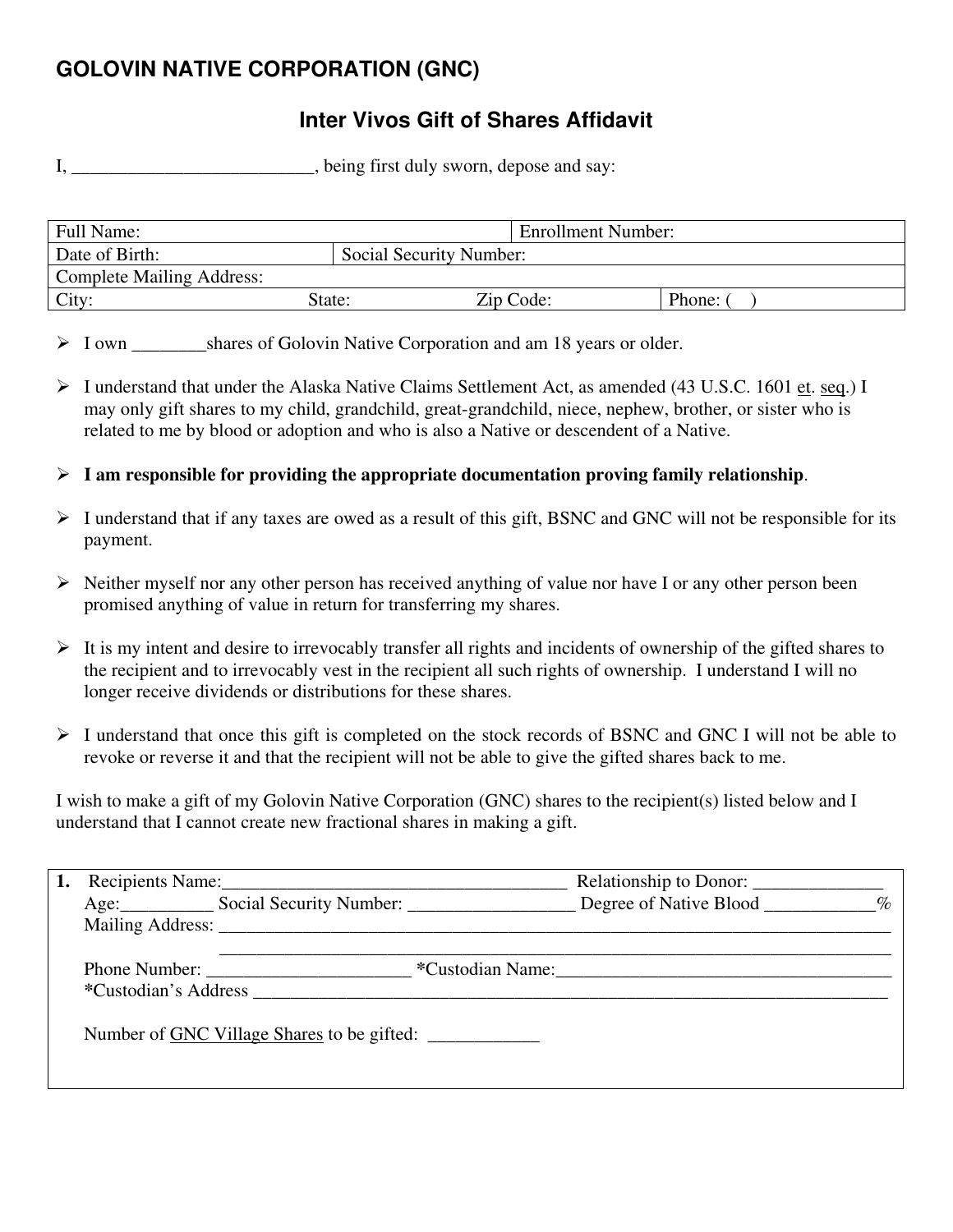|  | <u> 1980 - Johann John Stone, mars and de final and design and design and design and design and design and design and design and design and design and design and design and design and design and design and design and design </u> | <u> 1989 - Johann Stoff, amerikansk politiker (d. 1989)</u> |  |
|--|--------------------------------------------------------------------------------------------------------------------------------------------------------------------------------------------------------------------------------------|-------------------------------------------------------------|--|
|  |                                                                                                                                                                                                                                      |                                                             |  |
|  |                                                                                                                                                                                                                                      |                                                             |  |
|  | Number of GNC Village Shares to be gifted:                                                                                                                                                                                           |                                                             |  |
|  |                                                                                                                                                                                                                                      |                                                             |  |
|  |                                                                                                                                                                                                                                      |                                                             |  |
|  |                                                                                                                                                                                                                                      |                                                             |  |
|  |                                                                                                                                                                                                                                      |                                                             |  |
|  |                                                                                                                                                                                                                                      |                                                             |  |
|  |                                                                                                                                                                                                                                      |                                                             |  |
|  | Number of <u>GNC Village Shares</u> to be gifted:                                                                                                                                                                                    |                                                             |  |
|  |                                                                                                                                                                                                                                      |                                                             |  |
|  |                                                                                                                                                                                                                                      |                                                             |  |
|  |                                                                                                                                                                                                                                      |                                                             |  |
|  |                                                                                                                                                                                                                                      |                                                             |  |
|  |                                                                                                                                                                                                                                      |                                                             |  |
|  | *Custodian's Address experience and the set of the set of the set of the set of the set of the set of the set of the set of the set of the set of the set of the set of the set of the set of the set of the set of the set of       |                                                             |  |
|  | Number of <u>GNC Village Shares</u> to be gifted:                                                                                                                                                                                    |                                                             |  |

### \***If recipient is a minor, list the name and address of the designated custodian.**

I have read and understand the information contained in this affidavit, the information I have provided is true and accurate, I am 18 years of age or older, and that in completing and signing these forms, I am acting freely, voluntarily and without any undue pressure, influence or duress.

| Dated: Signed Contains Signed Contains and Signed Contains a series of the series of the Signed Contains and Signed Contains a series of the series of the series of the series of the series of the series of the series of t |  | (Shareholder's full name) |
|--------------------------------------------------------------------------------------------------------------------------------------------------------------------------------------------------------------------------------|--|---------------------------|
| <b>SUBSCRIBED</b> and <b>SWORN</b> to before me this $\_\_\_\_\_$ day of $\_\_\_\_\_\_$ 2                                                                                                                                      |  |                           |
|                                                                                                                                                                                                                                |  |                           |
| My Commission Expires: 2008. The Commission Expires:                                                                                                                                                                           |  |                           |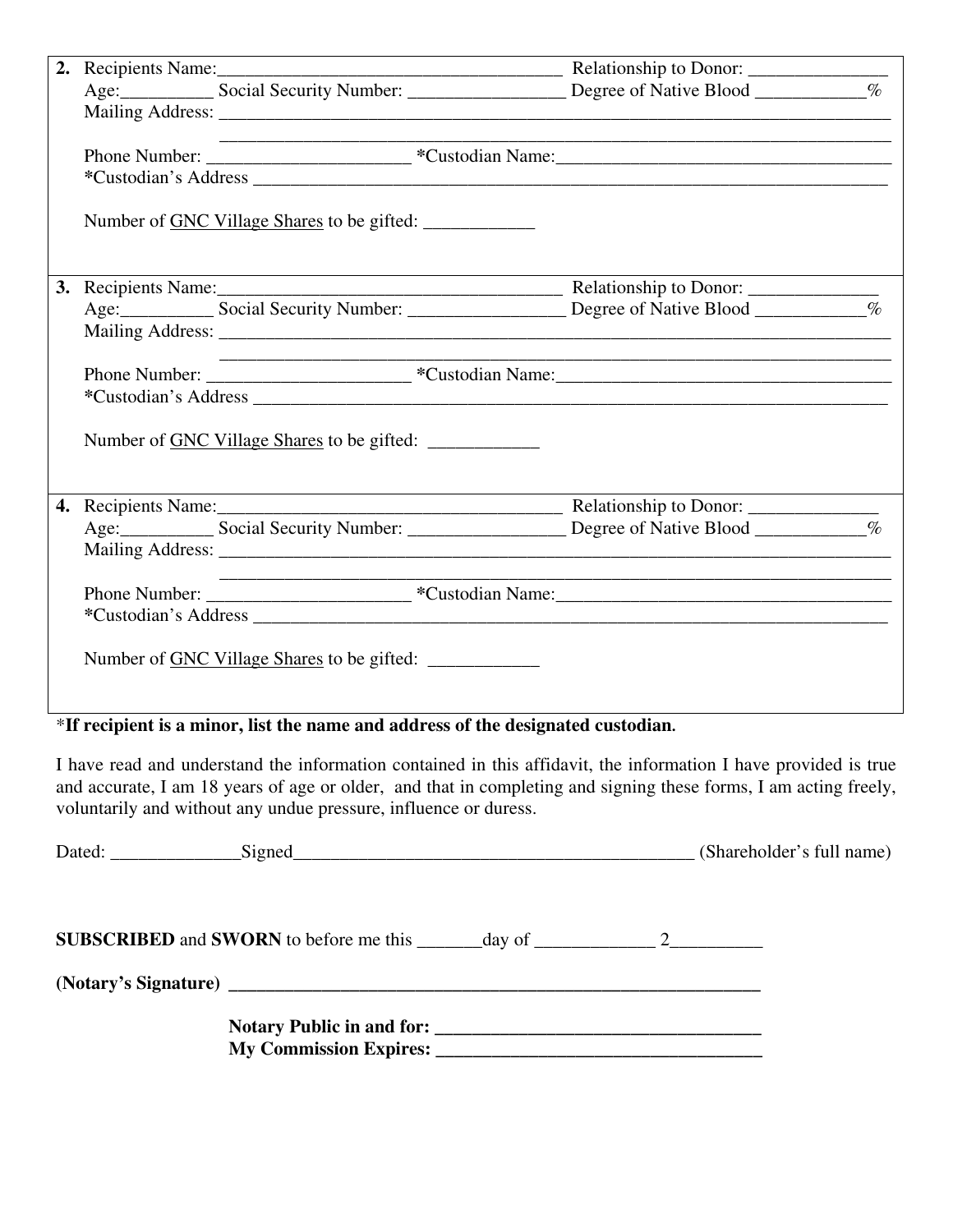# **GOLOVIN NATIVE CORPORATION (GNC)**

### **Acceptance of Inter Vivos Gift of Stock Age of Majority (18 yrs or older)**

I, \_\_\_\_\_\_\_\_\_\_\_\_\_\_\_\_\_\_\_\_, being first duly sworn, depose and say:

I understand that I will receive \_\_\_\_\_\_share(s) of Stock in Golovin Native Corporation as a gift from \_\_\_\_\_\_\_\_\_\_\_\_\_\_\_\_\_\_\_\_\_\_\_\_\_\_\_\_\_\_who is my\_\_\_\_\_\_\_\_\_\_\_\_\_\_\_\_\_\_\_\_\_ (family relationship).

| My Name:                                                                                                     | Social Security Number:                       |  |  |
|--------------------------------------------------------------------------------------------------------------|-----------------------------------------------|--|--|
| Date of Birth:                                                                                               | Percentage Degree of Native Blood:<br>Gender: |  |  |
| <b>Complete Mailing Address:</b>                                                                             |                                               |  |  |
| I am already a shareholder of BSNC:<br>[NO]<br>[YES]                                                         |                                               |  |  |
| [NO] I am not a shareholder in <b>another</b> Regional or Village Corporation                                |                                               |  |  |
| [YES] I am a shareholder in another Regional or Village Corporation, if yes, list name(s) of corporation(s): |                                               |  |  |
|                                                                                                              |                                               |  |  |

- ¾ I am a Native or descendant of a Native as defined in the Alaska Native Claims Settlement Act, as amended.
- $\triangleright$  I have not given nor have I promised to give the Donor or any other person anything of value in return for the Gifted shares. I do not know of any other person giving or promising to give the Donor or anyone else anything of value in return for the making of this gift.
- $\triangleright$  I understand that the receipt of these shares and the receipt of dividends and distributions of these shares may result in tax consequences for me and that BSNC and GNC will not be responsible for any taxes resulting from the transfer of these shares.
- $\triangleright$  I understand that once these shares are transferred to my name, I will not be able to give them back to the Donor or give them to anyone except as authorized by the Alaska Native Claims Settlement Act, as amended. I understand that the sale or transfer of these shares is currently prohibited by law.

 I swear under oath to the best of my knowledge and belief that everything stated in this Affidavit is accurate and true and that in completing and signing these forms I am acting freely, voluntarily and without any undue pressure, influence or duress. I understand that my signature below indicates my acceptance of this gift of stock.

| Dated: Signed Signed Signed Signed Signed Signed Signed Signed Signed Signed Signed Signed Signed Signed Signed Signed Signed Signed Signed Signed Signed Signed Signed Signed Signed Signed Signed Signed Signed Signed Signe | (Shareholder's full name) |
|--------------------------------------------------------------------------------------------------------------------------------------------------------------------------------------------------------------------------------|---------------------------|
|                                                                                                                                                                                                                                |                           |
|                                                                                                                                                                                                                                |                           |
|                                                                                                                                                                                                                                |                           |